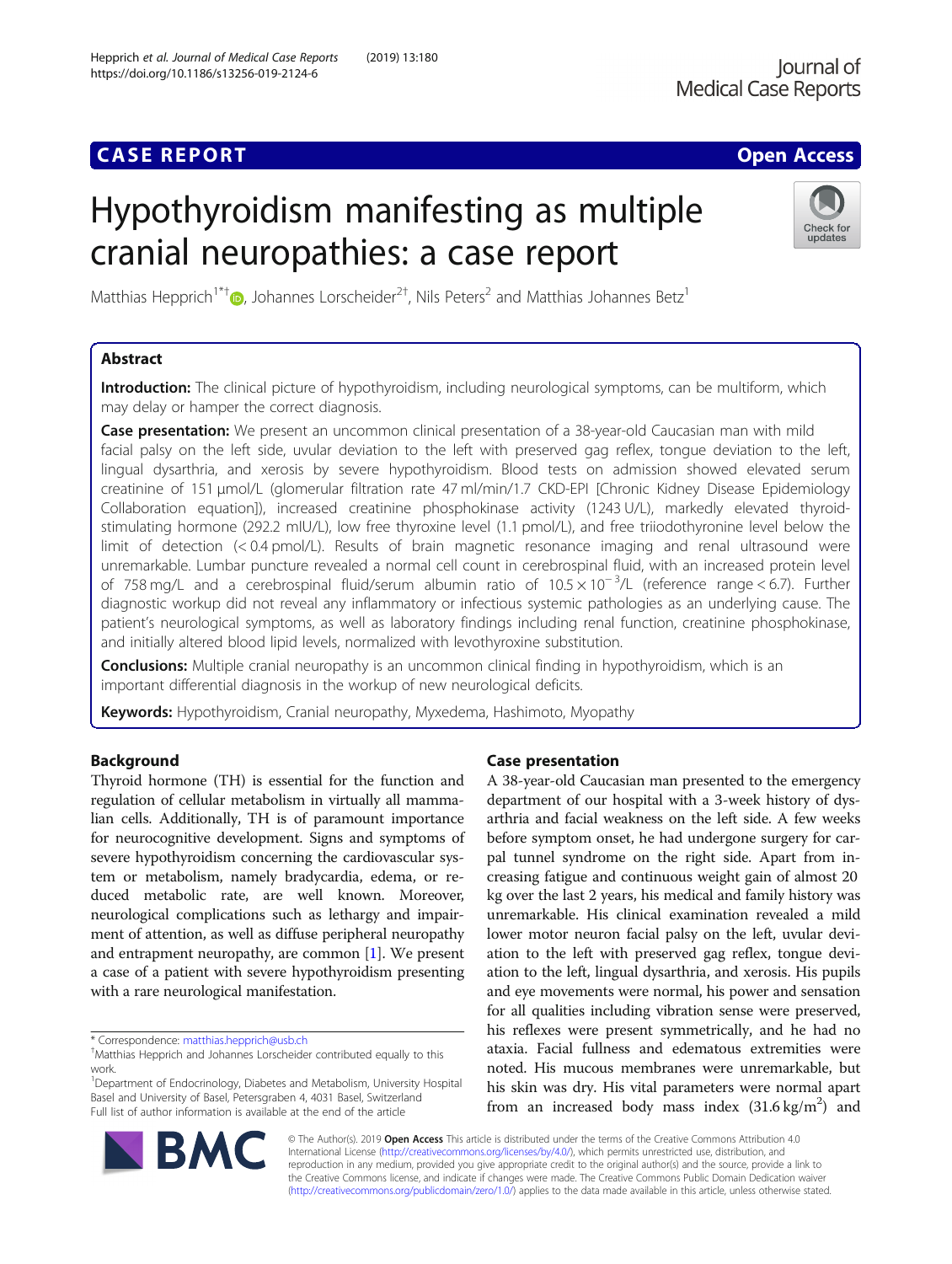hypothermic tympanic temperature of 35.6 °C (blood pressure 127/79 mmHg, heart rate 70 beats/min).

His blood test results on admission showed elevated serum creatinine of 151 μmol/L (glomerular filtration rate 47 ml/min/1.7 CKD-EPI [Chronic Kidney Disease Epidemiology Collaboration equation]) and increased creatinine phosphokinase (CK) activity (1243 U/L). Results of brain magnetic resonance imaging (MRI) and renal ultrasound were unremarkable. Cerebrospinal fluid (CSF) analysis revealed a normal cell count but increased protein levels of 758 mg/L and a CSF/serum albumin ratio of 10.5 × 10<sup>−</sup> <sup>3</sup> /L (reference range < 6.7) without signs of intrathecal immunoglobulin production or oligoclonal bands. Results of serological testing were unremarkable. MRI of the brain did not show any pathologic lesions or contrast enhancement, especially within the cranial nerves. Multiple cranial neuropathy was presumed, and the patient was admitted to the department of neurology.

On the following day, routinely performed thyroid function tests detected markedly elevated levels of thyroid-stimulating hormone (TSH) (292.2 mIU/L), low free thyroxine levels (1.1 pmol/L), and free triiodothyronine levels below the limit of detection  $\left( < 0.4 \text{ pmol/L} \right)$ . A diagnosis of overt hypothyroidism was made, and levothyroxine therapy in a dose of 100 μg/d (1.0 μg/kg body weight, 1.3 μg per ideal body weight) was started after hypocortisolism was excluded. Ultrasound revealed a small thyroid gland (4.8 ml) with an inhomogeneous pattern but without signs of focal lesions. Further diagnostic workup showed a markedly reduced basal metabolic rate on indirect calorimetry (1380 kcal/d, reference 1950 kcal/d) and elevated antibodies against thyroid peroxidase (495 IU/mL, reference range < 34 IU/mL). When the patient was discharged 1 week after admission, his symptoms were unimproved. Six weeks later, the patient was seen in our outpatient clinic and reported a substantial improvement of speech quality and general wellbeing. On clinical examination, no residual pathologic signs were observed. The patient's levothyroxine dosage was eventually increased to 150 μg/d, and his levels of TSH and free T4 normalized (Table 1). At the following visit, 5 months after initiation of levothyroxine substitution, the patient's facial features had changed substantially, and all his neurologic symptoms had completely resolved. A loss of 2 kg body weight was noted. The re-

mainder of his physical examination was unremarkable.

Table 1 Laboratory results at initial presentation and follow-up visits (in bold values below or above reference)

|                                    | Initial presentation | 6 Weeks later | 5 Months later | Reference range |
|------------------------------------|----------------------|---------------|----------------|-----------------|
| Levothyroxine dosage, µg/d         | $\qquad \qquad -$    | 100.00        | 150.00         |                 |
| Leukocytes, 10 <sup>9</sup> /L     | 6.06                 | 6.67          | 7.80           | $3.5 - 10.0$    |
| Hemoglobin, g/L                    | 148.00               | 138.00        | 144.00         | $140 - 180$     |
| Creatinine, µmol/L                 | 151.00               | 99.00         | 91.00          | $49 - 97$       |
| Urea, mmol/L                       | 7.90                 | 6.40          | 5.00           | $3.2 - 7.3$     |
| ASAT, U/L                          | 59.00                | 26.00         | nd             | $11 - 34$       |
| ALAT, U/L                          | 33.00                | 31.00         | nd             | $9 - 59$        |
| LDH, U/L                           | 417.00               | 203.00        | nd             | $135 - 225$     |
| Creatinine phosphokinase (CK), U/L | 1243.00              | 106.00        | nd             | $50 - 200$      |
| CK-MB, µg/L                        | 18.40                | nd            | nd             | $< 5.0 \mu q/L$ |
| Triglycerides, mmol/L              | 1.57                 | 1.74          | 0.72           | < 1.7           |
| Total cholesterol, mmol/L          | 6.71                 | 3.18          | 4.05           | $3.0 - 5.2$     |
| HDL cholesterol, mmol/L            | 1.63                 | 0.85          | 1.37           | $0.9 - 2.2$     |
| LDL cholesterol, mmol/L            | 4.37                 | 1.54          | 2.35           | $16.0 - 3.40$   |
| Thyrotropin (TSH), mIU/L           | 292.00               | 2.69          | 2.19           | 0.332-4.490     |
| Free T4, pmol/L                    | 1.10                 | 21.00         | 19.30          | $11.6 - 22.0$   |
| Free T3, pmol/L                    | < 0.4                | 5.50          | 5.40           | $2.6 - 5.6$     |
| Total T4, nmol/L                   | 6.00                 | nd            | nd             | $66 - 181$      |
| Total T3, nmol/L                   | < 0.3                | nd            | nd             | $1.2 - 3.2$     |
| Cortisol, nmol/L                   | 449.00               | nd            | nd             | 80-638          |
| Glucose, mmol/L                    | 5.00                 | nd            | 4.50           | $3.8 - 6.1$     |
| Glycated hemoglobin A1c, %         | 5.30                 | nd            | nd             | $4.8 - 5.9$     |

Abbreviations: ALAT Alanine aminotransferase, ASAT Aspartate aminotransferase, CK-MB Muscle/brain creatine kinase, HDL High-density lipoprotein, LDH Lactate dehydrogenase, LDL Low-density lipoprotein, nd Not determined, T3 Triiodothyronine, T4 Thyroxine, TSH Thyroid-stimulating hormone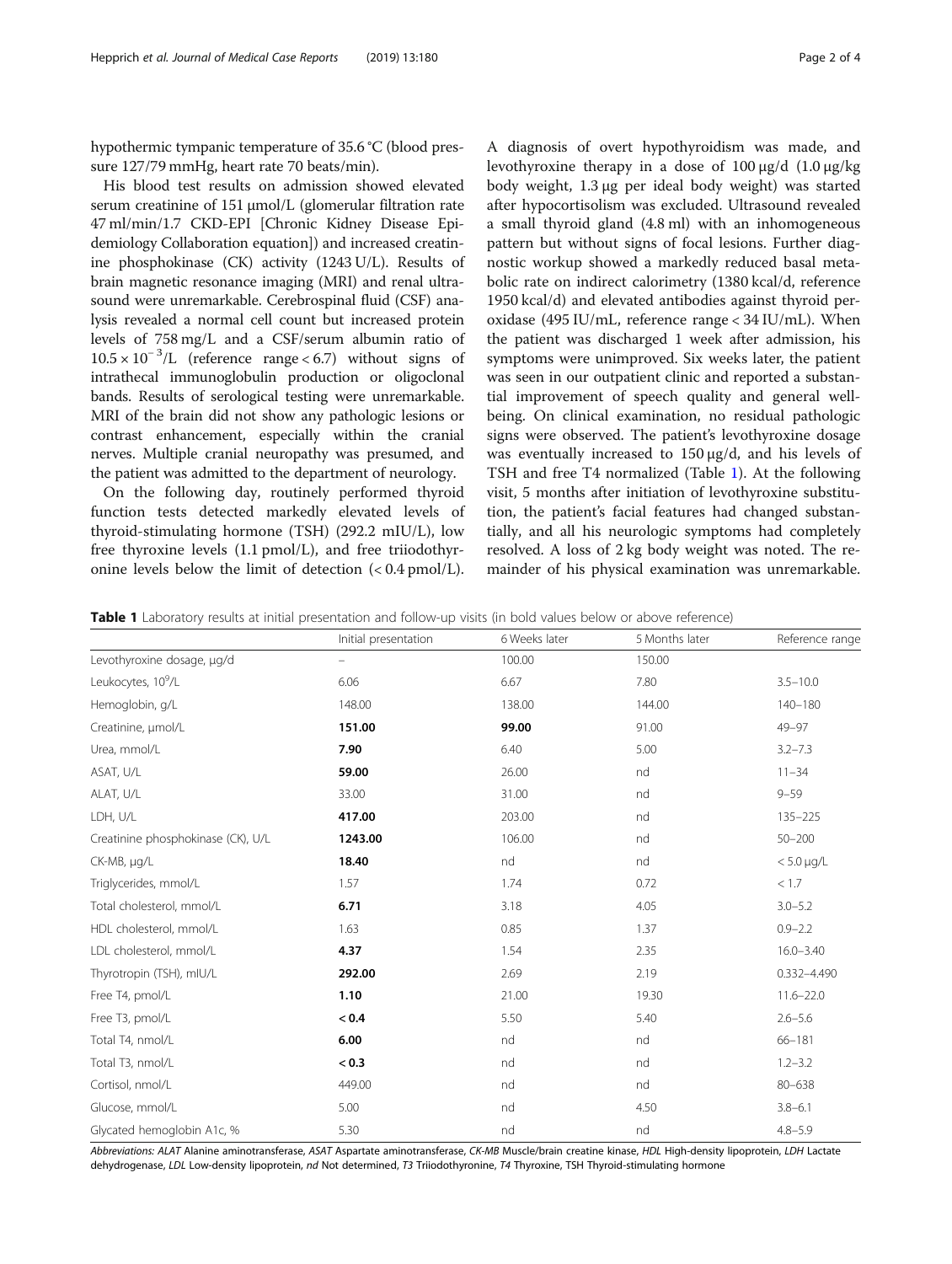Laboratory analysis showed normal levels of thyroid hormones and TSH as well as normal creatinine phosphokinase and kidney parameters. Increased total and low-density cholesterol levels at initial presentation also had normalized at the 5-month follow-up visit.

# **Discussion**

We report an unusual case of severe hypothyroidism due to autoimmune thyroiditis with myxedema, neuromyopathy, and renal affection. Hypothyroidism is the leading thyroid disorder worldwide, with autoimmune causation being the most common [\[2\]](#page-3-0), and a prevalence of 3.05% in Europe with a female preponderance [[3](#page-3-0)]. Typical signs of hypothyroidism such as fatigue, weight gain, hypothermia, dry skin, and myxedema with facial fullness, as in our patient, are well known but are neither sensitive nor specific, and the clinical picture can vary substantially with a slow long-term progression often leading to non- or misdiagnosis [\[2\]](#page-3-0).

Thyroid hormones are ubiquitously required for development and maintenance of cellular functions and are paramount for the development of the central nervous system [\[4](#page-3-0)]. Thus, thyroid hormone deficiency can affect the central and peripheral nervous systems. A decline or slowing of neurocognitive functions (memory loss, ataxia), probably due to altered synaptic plasticity, is commonly observed in patients with myxedema, but it is often only partially reversible even under appropriate treatment [\[2](#page-3-0)].

In our patient, the clinical syndrome of multiple clinical neuropathy without clinical evidence of further involvement of the peripheral nervous system led to the initial differential diagnosis of an inflammatory cranial neuropathy or a brainstem pathology. However, MRI showed no lesions in the brainstem or inflammatory changes of the cranial nerves. CSF protein levels were increased, which is most likely related to blood-brain barrier dysfunction rather than an autoimmune process in patients with overt hypothyroidism and has been reported to be fully reversible [\[5](#page-3-0)]. While diffuse peripheral neuropathy and entrapment neuropathy are common in hypothyroidism—the latter being found in up to 35% of patients—dysfunction of cranial nerves is seen much less frequently [\[1](#page-3-0), [6](#page-3-0)]. Compression of the optic chiasm by pituitary gland enlargement, as well as hearing impairment, may occur and can be detected already in an early stage of the disease with visual and brainstem auditory evoked potentials [[1,](#page-3-0) [7\]](#page-3-0). However, to the best of our knowledge, multiple cranial neuropathy with facial and lower cranial nerve palsy has not been reported previously. In general, neuropathy in hypothyroidism seems to be caused primarily by a metabolic dysfunction due to the lack of thyroid hormone and thereby disrupting the function of the myelin sheath rather than a compressive neuropathy due to mucinous deposits [[8\]](#page-3-0).

Muscular manifestations such as weakness, cramps, and myalgia are common in hypothyroidism but can be oligosymptomatic, as in our patient, despite markedly elevated CK levels at initial presentation.

Renal impairment in hypothyroidism is associated with increase of serum creatinine and decline of glomerular filtration rate. It is caused by direct effects on glomerular and tubular function and indirectly through alterations in cardiac and vascular function, as well as decreased reninangiotensin system leading to lowered renal plasma flow [[9\]](#page-3-0). In turn, after levothyroxine substitution, renal function improves significantly or normalizes fully [[9,](#page-3-0) [10](#page-3-0)], as seen in our patient.

The long duration with initial hypothyroid symptoms starting already 2 years before cranial nerve symptoms occurred, with extremely low thyroid hormone levels at presentation, may be an explanation for the clinical symptoms of our patient. Most of the patients may present at earlier stages before onset of symptoms. When untreated, severe hypothyroidism can be life-threatening and can lead to myxedema coma. This is usually precipitated by an additional hit, such as an acute infection, trauma, or other forms of stress [[11](#page-3-0)]. Shortly before his initial presentation, our patient underwent surgery for carpal tunnel syndrome, which may have been prevented or could have led to an earlier diagnosis of the underlying thyroid disorder.

## Conclusions

As hypothyroidism can cause a wide variety of neurological symptoms, any unclear neurological findings should prompt thyroid function testing. Multiple cranial neuropathy is a rare manifestation of hypothyroidism and was fully reversible in our patient with levothyroxine substitution.

## Abbreviations

ALAT: Alanine aminotransferase; ASAT: Aspartate aminotransferase; CK-MB: Muscle/brain creatine kinase; CSF: Cerebrospinal fluid; HDL: High-density lipoprotein; LDH: Lactate dehydrogenase; LDL: Low-density lipoprotein; MRI: Magnetic resonance imaging; T3: Triiodothyronine; T4: Thyroxine; TH: Thyroid hormone; TSH: Thyroid-stimulating hormone

#### Acknowledgements

We thank the patient for giving his informed consent to publish this case report and Joe Monaghan for proofreading our article.

#### Authors' contributions

MH and JL contributed equally to this article. All authors were involved in the clinical course and treatment of the patient as well as in the entire writing process of the article. All authors read and approved the final manuscript.

#### Funding

No targeted funding.

#### Ethics approval and consent to participate

This case report was written in accordance with the recommendations of the Declaration of Helsinki. The patient is described anonymously and gave written informed consent for the publication of this case report and any